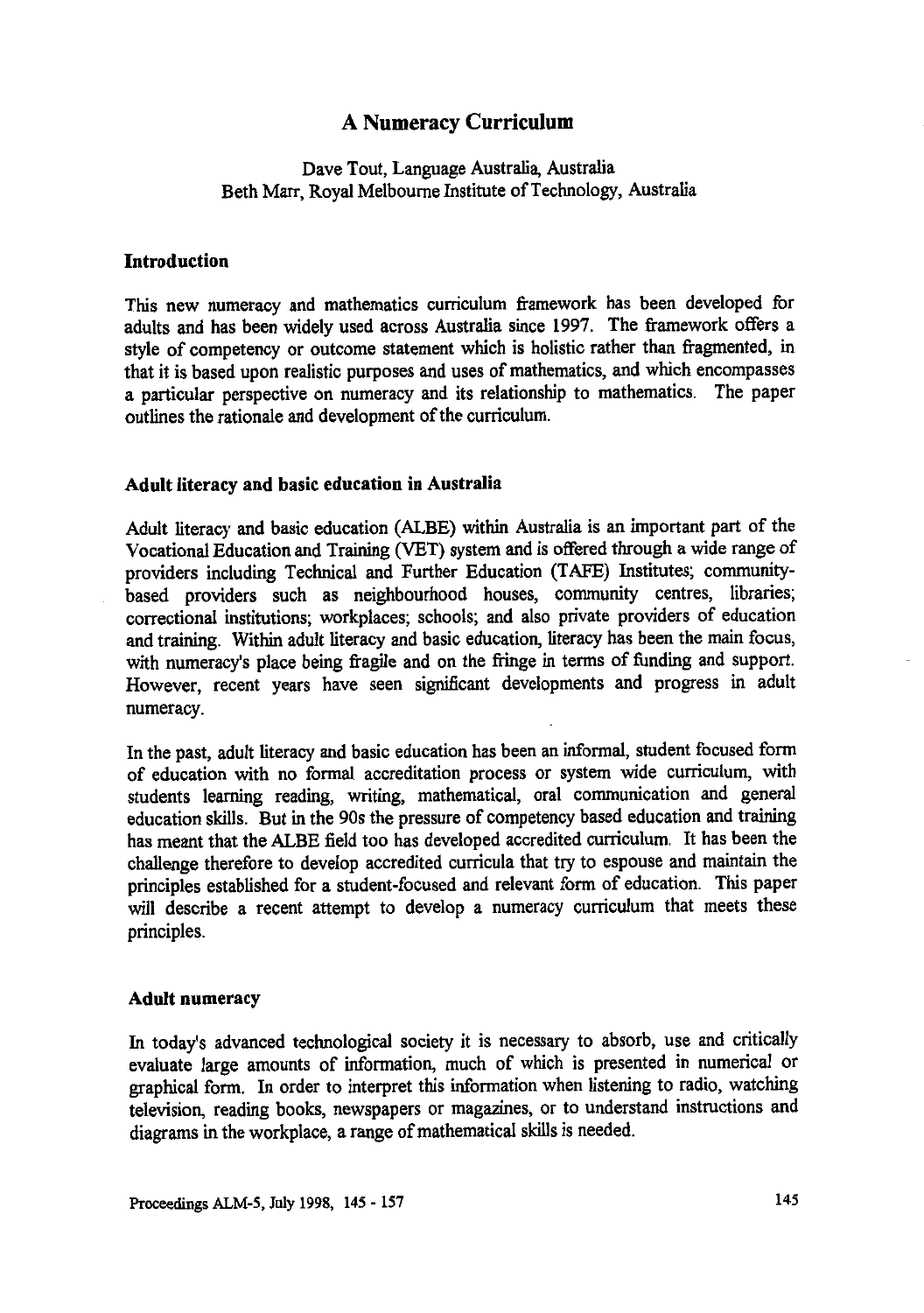**Although these activities vary depending on the culture and the context in which they occur, they depend on a range of mathematical skills which include basic number skills, spatial and graphical concepts, use of measurement and problem solving. These skills are essential for participating effectively in society.**

**Although there are no universally accepted definitions of numeracy or agreement about the ways in which numeracy differs from mathematics, certain emphases can be noted in definitions of numeracy. There are emphases on the practical or functional application and use of mathematics.**

*To be numerate is to function effectively mathematically in one's daily life, at home and at work* (Willis, 1990).

**Numeracy was defined by the Australian Beazley committee as**

*the mathematics for effective functioning in one's group and community, and the capacity to use these skills to further one's own development and of one's community* (Beazley, 1984).

**The UK Cockcroft Report stated that the word 'numerate' implied**

*We would wish the word 'numerate' to imply the possession of two attributes. The first is an 'at homeness' with numbers and an ability to make use of the mathematical skills which enable an individual to cope with the practical demands of his everyday life . The second is an ability to have some apprehension and understanding of information which is presented in mathematical terms, for instance in graphs, charts or tables or by reference to percentage increase or decrease. Taken together these imply that a numerate person should be expected to be able to appreciate and understand some of the ways in which mathematics can be used as a means of communication .... (Paragraph 39).*

*Most important of all is the need to have sufficient confidence to make effective use of whatever mathematical skill and understanding is possessed, whether this be little or much (Paragraph 34)* (Cockcroft, 1982).

**Definitions imply certain attitudes as well as skills, an 'at homeness' or 'confidence' with numbers and other maths skills. In other words skills and knowledge can actually be put into practice.**

**It is clear from these definitions that numeracy does not refer only to operating with numbers as the word can suggest, but refers to a much wider range of skills. It also implies a certain flexibility - dependent on the needs and interests of the individual within the context of the peer group, community or workplace.**

**In recent years there has been much discussion and debate about the relationship between mathematics and numeracy and to the concept of 'critical' numeracy. Betty Johnston has argued that numeracy in fact incorporates, or should incorporate, this critical aspect of using mathematics. She argues:**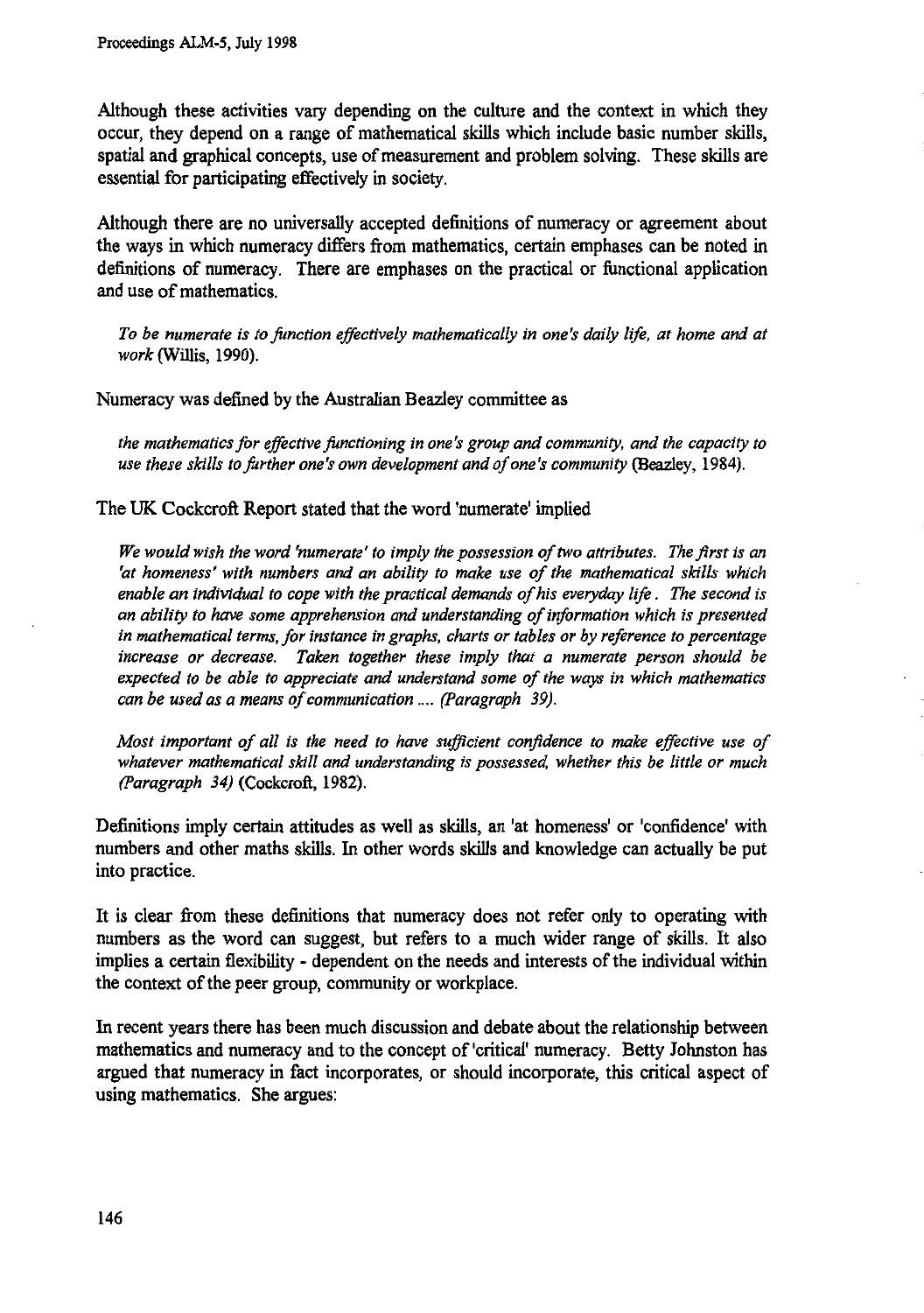*To be numerate is more than being able to manipulate numbers, or even being able to 'succeed' in school or university mathematics. Numeracy is a critical awareness which builds bridges between mathematics and the real world, with all its diversity* **(Johnston, 1994).**

**She continues:**

*In this sense ........... there is no particular 'level' ofMathematics associated with it: it is as important for an engineer to be numerate as it is for a primary school child, a parent, a car driver or a gardener. The different contexts will require different Mathematics to be activated and engaged in* **(Johnston, 1994).**

**So the view of numeracy and mathematics that has developed is one that sees numeracy as making meaning of mathematics and sees mathematics as a tool to be used efficiently and critically.**

## **The Certificates in General Education for Adults (CGEA)**

**The Certificates in General Education for Adults (CGEA) (ACFEB, 1996) provide a range of educational opportunities for adults wishing to prepare for further study, improve their employment status and enhance their participation in the community. The Certificates allow adults to study for a formal credential which gives them credit for improving their reading, writing, mathematical, oral communication and general education skills. Certificates can be awarded at three levels with the highest level approximating to year 11 of secondary education. There are no formal entry requirements for a student wishing to undertake the credentials. Placement at a specified level in a stream would be made based on students' current skill level.**

**The Certificates of General Education for Adults (ACFEB, 1993) were first accredited by the Victorian Vocational Education and Training Accreditation Board (VETAB) in 1992. Towards the end of the accreditation period the Certificates were redeveloped for reaccreditation. In December 1996 the redeveloped Certificates in General Education for Adults were reaccredited for the period 1 January 1997 to 31 December 2001. The Certificates are used extensively across Victoria and also used widely in other states of Australia.**

**The Certificate document provides a curriculum framework covering four streams or subject areas:**

- **• Reading and Writing**
- **• Oral Communication**
- **• Numeracy and Mathematics**
- **• General Curriculum Options. The General Curriculum Options is based on the Key Competencies and provides the means of delivering generic key skills or being a vehicle for subjects such as science, Koorie studies, vocational skills, creative arts, study skills, etc.**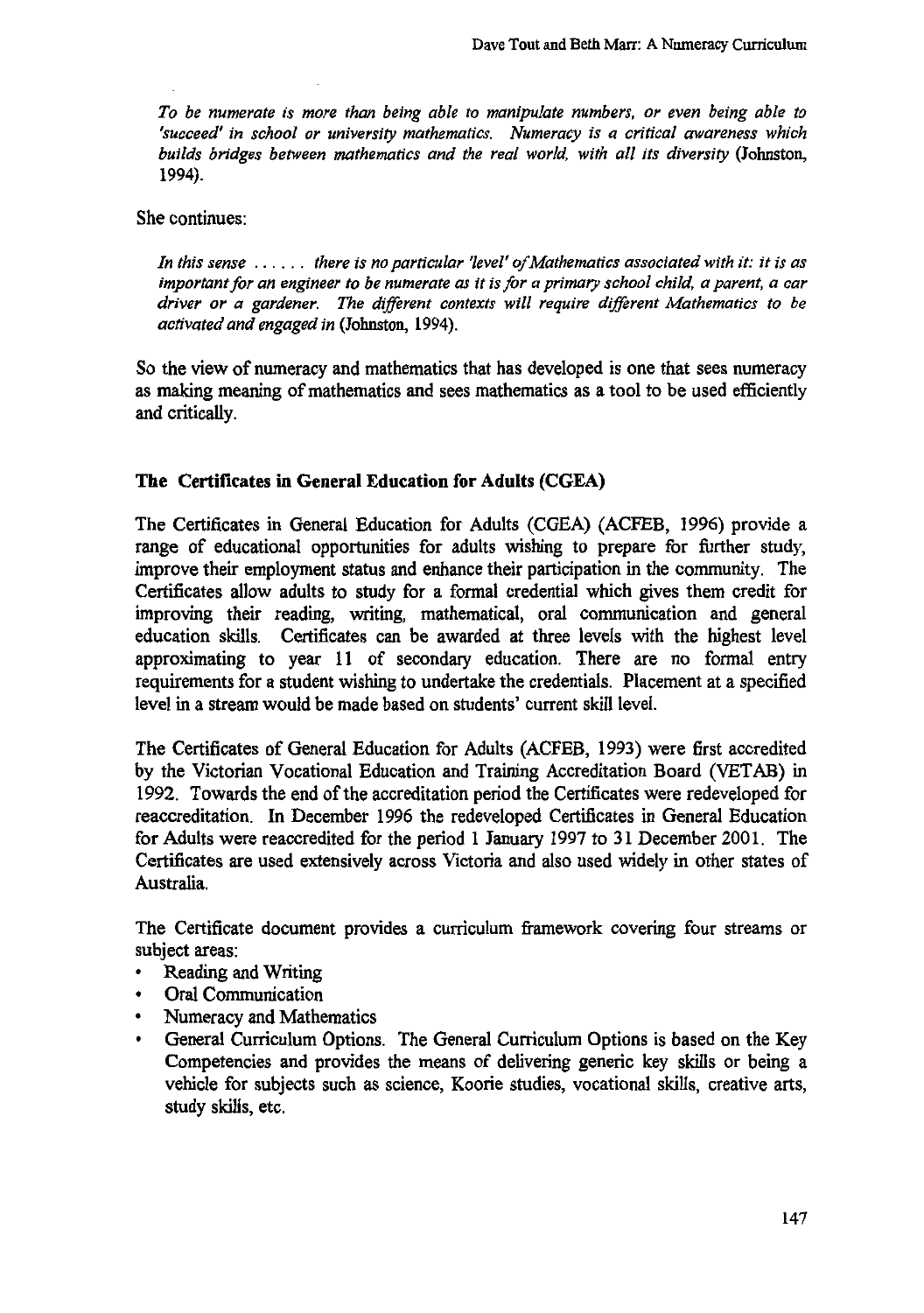These streams can be offered at four different levels. Each level of each stream is called a module. For each module there is a set of competencies, or learning outcomes, which the student must achieve to be seen to demonstrate competence at that level.

|         |                        | <b>STREAMS</b>                       |                                    |                                    |
|---------|------------------------|--------------------------------------|------------------------------------|------------------------------------|
| Level 4 | Reading &<br>Writing 4 | Oral<br>Communication                | Numeracy &<br><b>Mathematics 4</b> | General<br>Curriculum<br>Options 4 |
| Level 3 | Reading &<br>Writing 3 | Oral<br>Communication                | Numeracy &<br><b>Mathematics 3</b> | General<br>Curriculum<br>Options 3 |
| Level 2 | Regional<br>Where      | 30.838<br><b>Communication</b><br>X. | <b>NEGEZIOZE</b><br>Mahamallew     | ether<br>et konun<br>000062        |
| Level 1 | realists<br>Wadao 1    | 07<br><b>Communication</b>           | <b>Rundels/A</b><br>Kataanoo       | General<br>Gunealun<br>opions 1    |

# **Numeracy within the Certificates in General Education for Adults**

The original Certificates maths stream was not considered a success. It was based very loosely around some generic statements, and teachers found the competencies and their descriptions very vague, unhelpful and contradictory. At moderation sessions, both regionally and state-wide, the contradictions and vagueness made understanding and agreement very difficult and frustrating. In the review of the original certificate it was recommend that the maths stream be completely rewritten. This was undertaken by the authors of this paper over the first half of 1996.

The new CGEA numeracy and mathematics learning outcomes have been developed with the view of mathematics and numeracy described above in mind, where mathematics is seen as the knowledge and skills to be applied and used for a range of purposes and in a variety of contexts. It has also meant that the naming of this stream of the CGEA has in fact included both the concept of numeracy as well as that of mathematics.

Although each course taught under the umbrella of this certificate will be different taught by and to different people - there should be many similarities in their general style. Each course should focus on the student group rather than purely on the required content.

During the implementation of the previous version of the certificate it became increasingly apparent that the aspect of presenting maths in relevant and meaningful contexts was vital to the emerging idea of numeracy as distinct from mathematics. So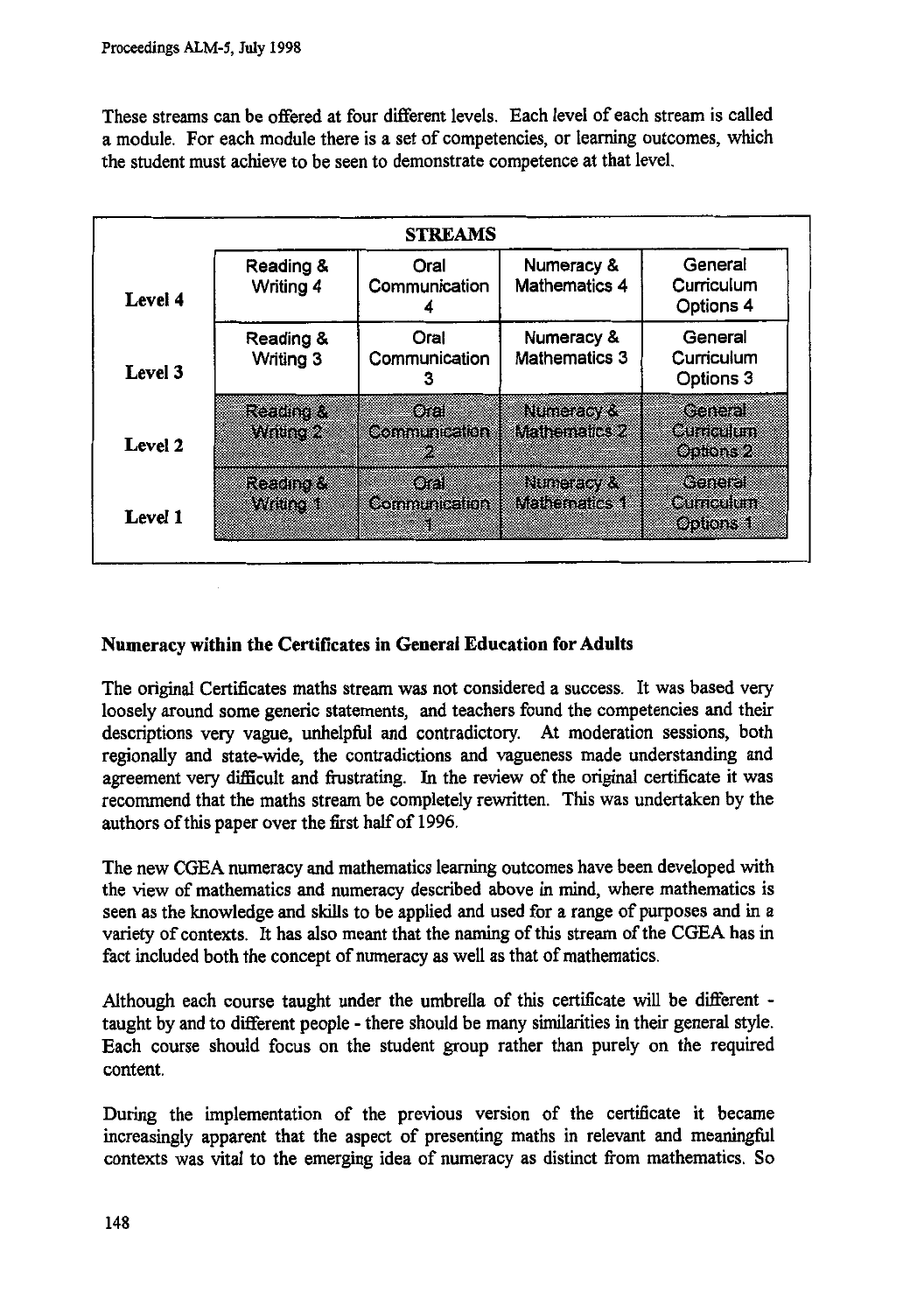**much so that the purpose and use of mathematics within meaningful contexts was made the focus of the new learning outcomes for this version of the CGEA.**

# **Purposes and functions of mathematics - the new Learning Outcomes**

**Rather than the Learning Outcomes having traditional maths strands (number; space and shape; data; measurement; and algebra) as their organising structure, the purposes or functions to which the maths may be put, are given prominence. In the reading and writing stream of the CGEA, the learning outcomes were organised around the concept of a number of different literacies, which were based on different social purposes of reading and writing. These four domains have been labeled literacy for self expression, literacy for practical purposes, literacy for knowledge and literacy for public debate. This structure was one of the influences that led to the development of the new structure for the numeracy learning outcomes.**

**The Learning Outcomes are organised into four different categories or domains, according to different purposes and functions of using mathematics.**

**Numeracy for Practical Purposes addresses aspects of the physical world to do with designing, making and measuring. There are two learning outcomes: Numeracy for Practical Purposes - Design and Numeracy for Practical Purposes - Measuring.**

**Numeracy for Interpreting Society relates to interpreting and reflecting on numerical and graphical information of relevance to self, work or community. The two learning outcomes are: Numeracy for Interpreting Society - Data and Numeracy for Interpreting Society - Numerical Information.**

**Numeracy for Personal Organisation focuses on the numeracy requirements for personal organisational matters involving money, time and travel. There are two learning outcomes, one dealing with money and time, the other to do with location and direction.**

**Numeracy for Knowledge is only introduced at level 3 and deals with mathematical skills needed for further study in mathematics, or other subjects with mathematical underpinnings and/or assumptions. There are learning outcomes to do with problem solving, algebraic and graphical techniques.**

**The Learning Outcomes still ensure that the skills and knowledge of the maths strands are included but they are arranged under a different structure. The strands are still fairly obvious, but are connected to a purpose or use of the mathematics involved. The exception is the number strand which is treated as a tool that is to be used across the other domains. The specific mathematical skills and knowledge required are embedded in the Learning Outcomes and specified within the assessment criteria. These can encompass mathematical knowledge from more than one strand.**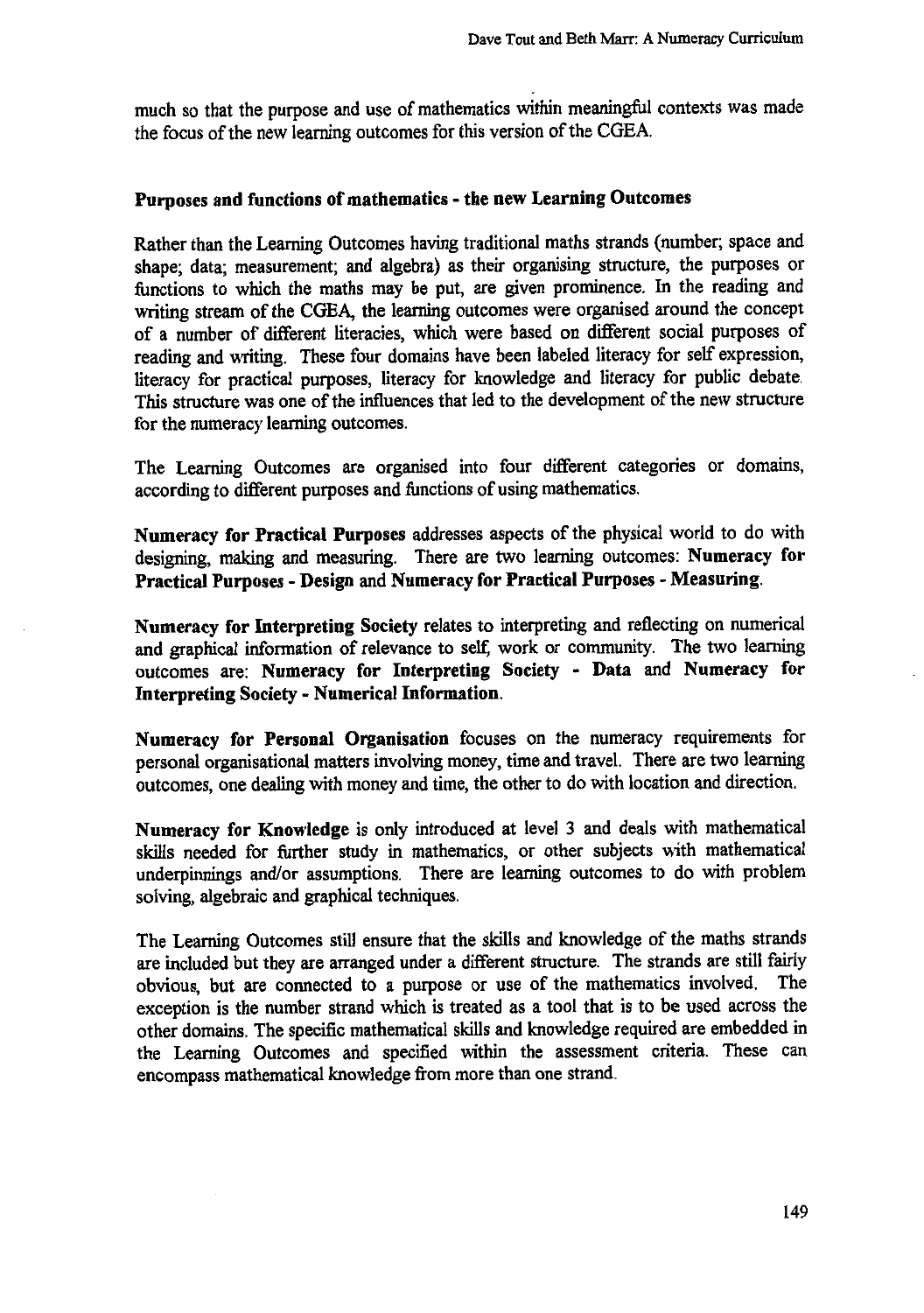# **The four levels**

# **Level 1**

**The initial level of the CGEA in numeracy and mathematics aims to enable students to develop the confidence to perform simple and familiar numeracy tasks and to develop the ability to make sense of maths in their daily personal lives. The maths involved includes measurement, shape, numbers, and graphs that are part of the learners' normal routines to do with shopping, travelling, cooking, interpreting public information, telling the time etc.**

**At the end of the level learners will be able to perform mathematical tasks which involve a single mathematical step or process. Their communication about mathematical ideas would mainly be spoken rather than written responses.**

## **Level 2**

**The next level not only looks at maths applied to tasks which are part of the learners' normal routine but also extends the maths of level 1 to applications outside their immediate personal environment such as the workplace and the community, whether first hand or portrayed by the media. The purpose is to enable students to develop everyday numeracy to make sense of their daily personal and public lives.**

**At exit level 2, learners would be able to attempt a series of operations or tasks with some confidence, be able to select the appropriate method or approach required, and would be able to communicate their ideas both verbally and in written form. They would be at ease with straightforward calculations either manually and/or using a calculator.**

**At levels 1 and 2 there are six learning outcomes, however it is only necessary to demonstrate competence in five of the six Learning Outcomes. Although it is expected that in most teaching contexts all the six Learning Outcomes would be taught, the aim of achieving only five of the six has been included in order to offer both learners and teachers more flexibility in assessment and, in some specific contexts such as workplaces, one of the Learning Outcomes could be left out if it was not seen to be relevant.**

## **Level 3**

**Level** 3 **aims to enable learners to explore mathematics beyond its familiar and everyday use to its application in wider, less personal contexts such as newspapers and other media reports, workplace documents and procedures, and specific projects at home or in the community. The mathematics covered is extended beyond that introduced at levels 1 and 2 and would include measurement, graphs and simple statistics, use of maps and directions and an introductory understanding of the use of formulae and problem solving strategies.**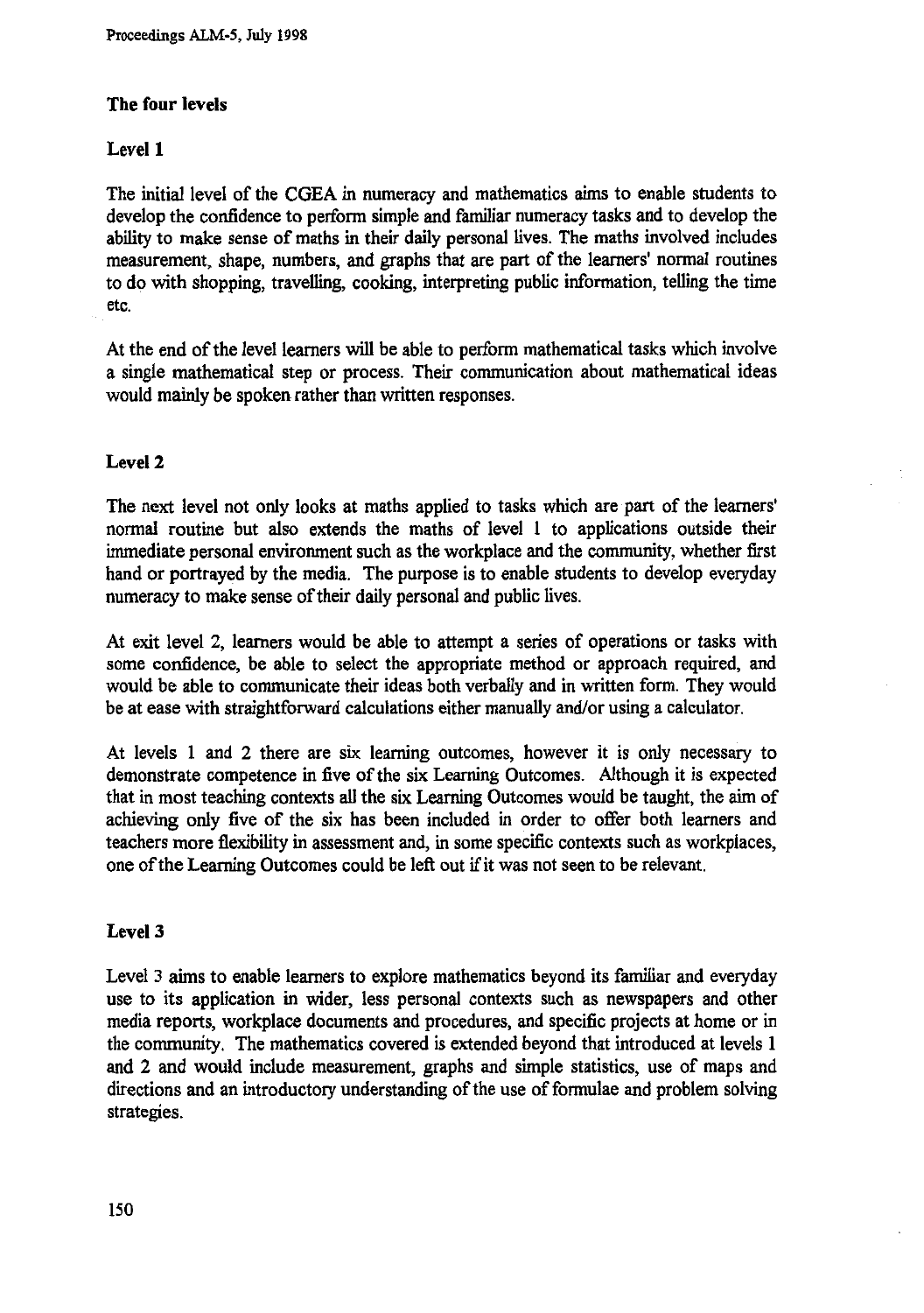Learners are expected to have the capacity to interpret and analyse how mathematics is represented and used, and to recognise and use some of the conventions and symbolism of formal mathematics.

# **Level 4**

This level of the CGEA with its focus on learning mathematics for further study includes the early stages of knowledge and skills belonging to several formal areas of mathematics. The mathematics involved will include: numerical calculations and analysis of graphical data required for interpreting information about society; the use of formulae and their graphs, algebraic techniques and problem solving strategies; and familiarity with fundamental processes of at least two selected specialist mathematical areas.

At the end of this level learners will be able to confidently perform calculations using a variety of methods. They will be able to interpret and use the formal symbols and conventions of the chosen fields of mathematics in order to solve simple problems, and to communicate their problem solving processes in writing using a variety of informal and formal language.

# **Examples of the Learning Outcomes**

# **Level 1**

# **it Numeracy for Practical Purposes - Design**

Can use everyday informal language of shape, size, colour and other commonly used attributes to identify and recognise shapes in the context of their common usage and application.

## **1.4 Numeracy for Personal Organisation - Location**

Can use simple everyday language of location to give and follow informal oral directions.

## **1.5 Numeracy for Interpreting Society - Data**

Can use simple everyday graphs and charts to interpret public information which is of personal interest or use.

# **Level 2**

## **2.2 Numeracy for Practical Purposes - Measuring**

Can use straight forward measurement and the metric system to estimate and measure for the purpose of interpreting, making or purchasing materials in familiar practical situations

## **2.3 Numeracy for Personal Organisation**

Can use and interpret whole numbers (including large numbers), simple fractions, decimals and percentages to make decisions about money and time in familiar situations.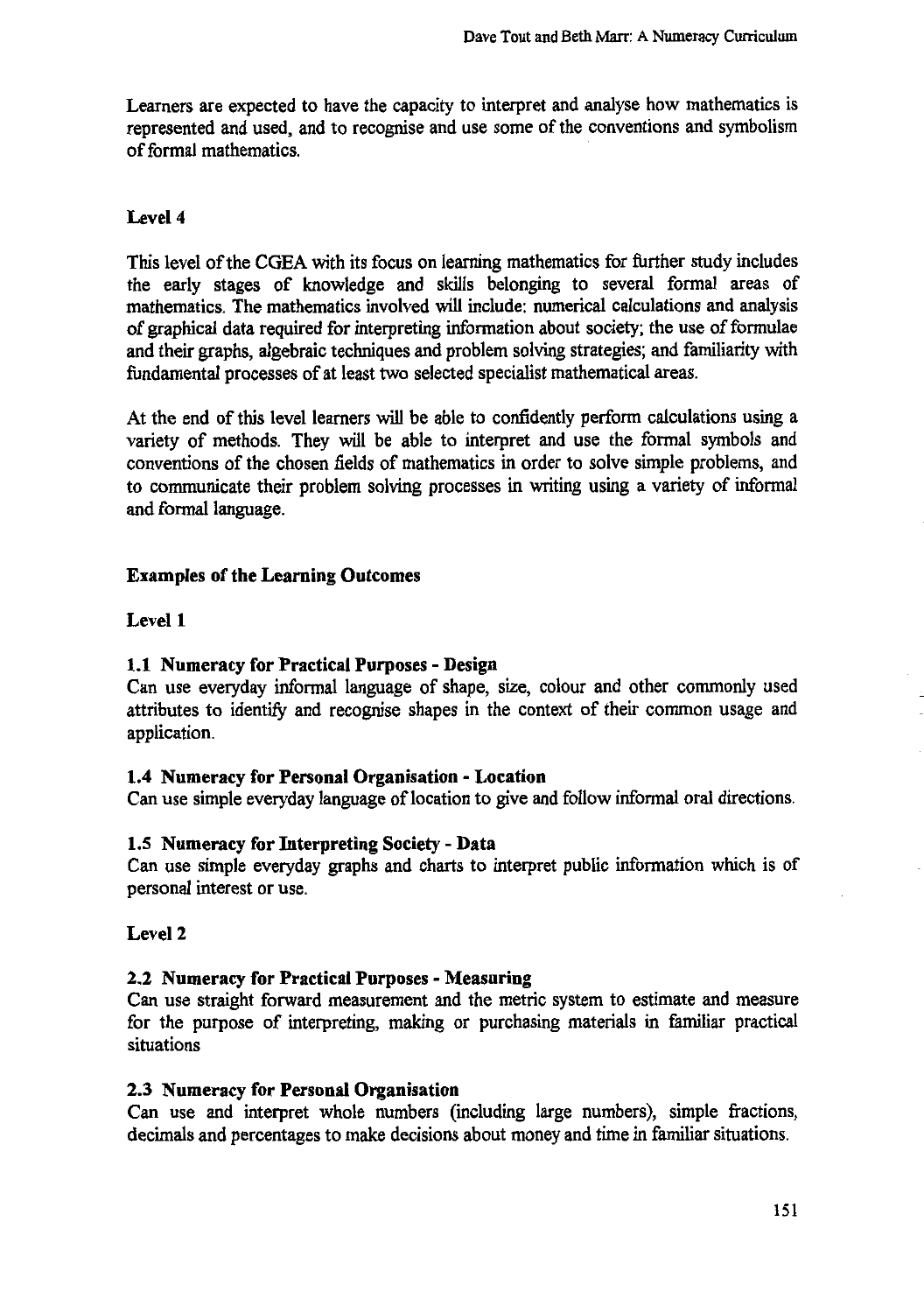# **2.6 Numeracy for Interpreting Society - Numerical Information**

Can identify and translate everyday numerical concepts to interpret public information which is in texts of interest or relevance.

# **Level 3**

## **3.1 Numeracy for Practical Purposes - Design**

Can translate between 2 dimensional and 3 dimensional real life objects and their diagrammatic representations for the purposes of measurement, design, and interpretation.

## **3.3 Numeracy for Personal Organisation - Location**

Can use the conventions of distance, location and direction to read, create and use maps.

## **3.4 Numeracy for Interpreting Society - Data**

Can use and create graphs and charts, and calculate and use averages, in order to interpret and reflect on information of relevance to self, work or community.

## **3.6 Numeracy for Knowledge - Further Study in Maths (formulae)**

Can develop and use simple formulae to describe and represent relationships between variables in real life contexts.

## **Level 4**

# **4.1 Numeracy for Interpreting Society - Data**

Can use graphs, charts and measures of central tendency and spread to interpret, analyse and describe information of relevance to self, work or community.

## **4.3 Numeracy for Knowledge - Further Study in Maths (formulae and graphs)**

Can develop and use formulae and their graphs to describe and represent relationships between variables in a range of contexts.

# **4.7 Numeracy for Knowledge - Further Study in Maths (problem solving)**

Can use mathematical problem solving techniques to interpret, investigate and solve mathematical problems.

## **Numeracy for Knowledge at levels 3 and 4**

Numeracy for Knowledge is a new Learning Outcome that is introduced at Level 3 and extended at Level 4. It is introduced in order to provide learners with knowledge about the conventions and techniques of formal study in mathematics.

Exit level 3 is seen as the end of the general education focus of the CGEA and level 4 is seen as the stage where learners are initiated into formal areas of study - hence the title of the level 4 certificate - Further Study. Therefore in the numeracy and mathematics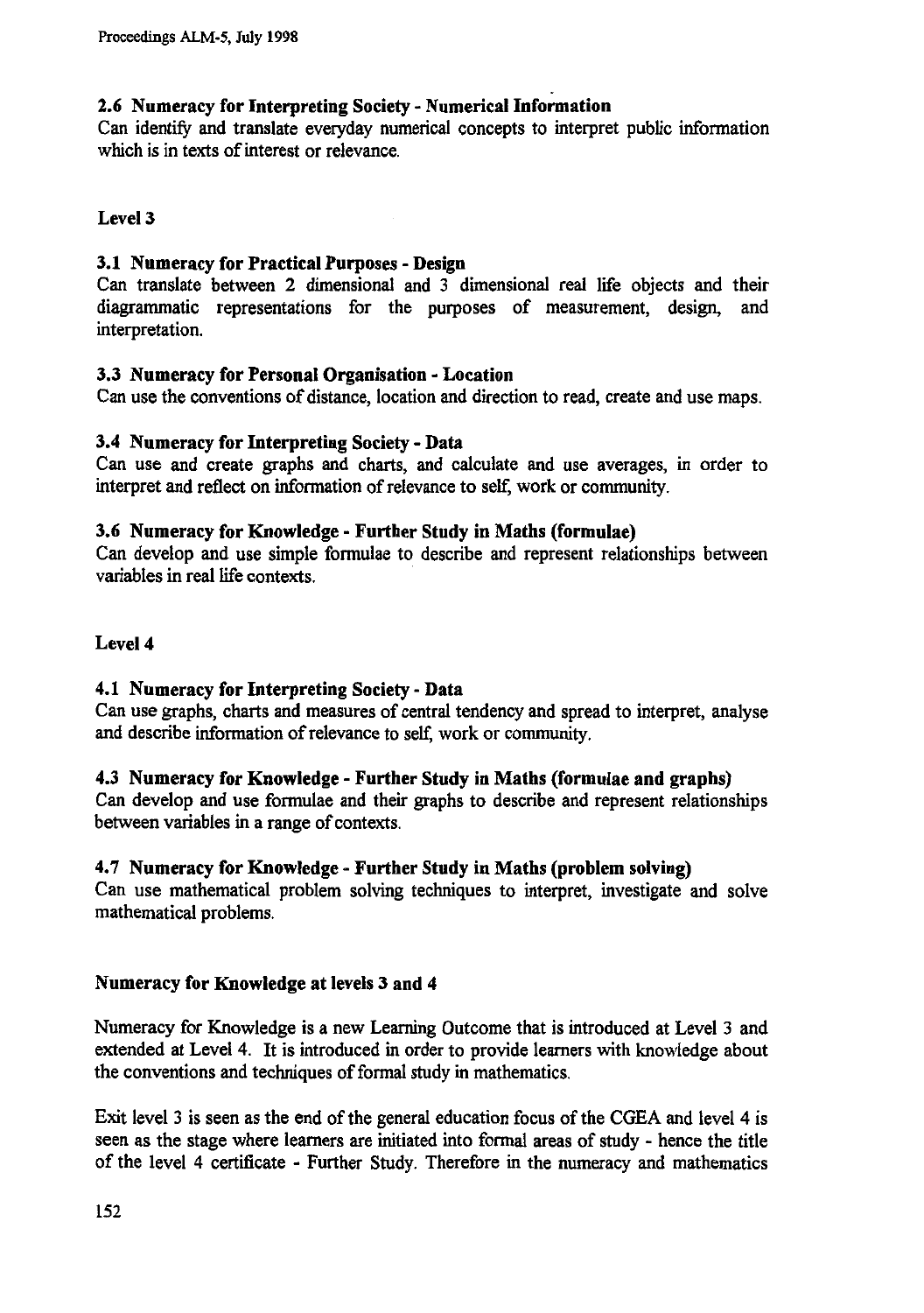**stream, it is expected that learners at level 3 can recognise and use some of the conventions and symbolism of formal mathematics, while this is extended at level 4 to incorporate the early stages of knowledge and skills belonging to several formal areas of mathematics. This study of formal areas of mathematics becomes a major focus of the Numeracy and Mathematics stream at level 4.**

**Further Study, the focus of level 4, implies flexibility in the choice of content, dependent on the chosen future areas of study. Hence there is built in flexibility in the level 4 Numeracy for Knowledge - Further Study learning outcomes. There are five Numeracy for Knowledge - Further Study in Maths Learning Outcomes - one for formulae and graphs, one for algebraic techniques, another for problem solving and two unspecified ones for two specialist areas of study. The two optional areas of study could be chosen from areas such as trigonometry, business maths, statistics, probability, formal geometry, etc.**

**for example, learners were aiming to study drafting, then trigonometry and geometry may well be the two chosen areas. Statistics and probability would, for example, be possible choices for students wishing to enter University courses in Social Science disciplines. Whatever the on-going study, formulae and graphs, algebraic techniques and problem solving are seen as core areas.**

**It should be remembered that only six out of the seven Learning Outcomes are essential for completion of Level 4, so more opportunity exists for flexibility in designing the course to suit particular student interests.**

## **Problem solving**

**Problem solving has been incorporated in the new Numeracy and Mathematics Stream in two ways. In its general sense problem solving is implied within the whole of the curriculum in that all the maths skills should be applied to real world tasks or problems. However, in addition, problem solving in its formal, mathematical sense, that is, "the ability to solve non-routine problems which require some degree of independent judgement, originality and creativity", has been introduced formally at levels 3 and 4. It is expected at these levels that students will learn to recognise, name and use some of the formal problem solving techniques.**

# **The Assessment Criteria**

**The assessment criteria give the detailed criteria for satisfying the Learning Outcome. The Learning Outcome is achieved when the learner can demonstrate competence in all the assessment criteria. However, it is not expected that one assessment task or activity can or should cover all the assessment criteria. (See Assessment section following for further detail.)**

**The assessment criteria are grouped according to three categories: Mathematical knowledge and techniques; Mathematical language; and Interpretation**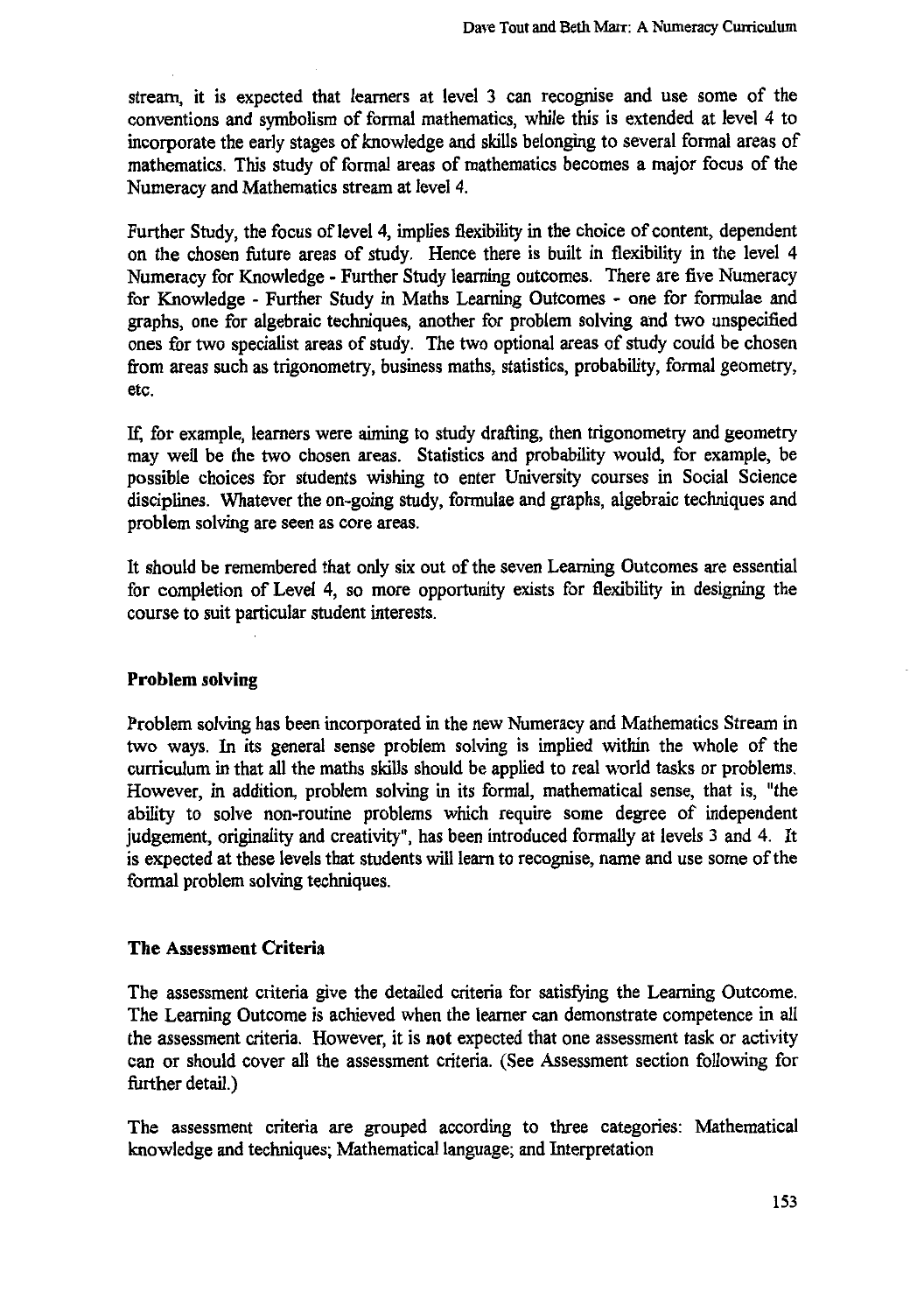# **Mathematical knowledge and techniques**

**The specific mathematical skills, knowledge and techniques required for each Learning Outcome are specified within this category of the assessment criteria.**

**Within this section specific techniques are not laid down as mandatory requirements in order to allow for the variety of idiosyncratic methods which learners bring to the numeracy classroom. It is hope that such personal techniques will be encouraged, discussed and valued alongside any new techniques learned.**

**An exception, however, is calculator use which is regarded as a fundamental skill in our modem technological society. Learners should be therefore exposed to a variety of ways to use calculators.**

**Pen and paper methods are not seen as superior to other methods such as calculators or in-the-head methods.**

## **Mathematical language**

**The other important aspect of the model mentioned earlier, developing associated mathematical language, is incorporated into the outcome in this category.**

## **Interpretation**

**There are two important aspects of numeracy and mathematics that are addressed under the Interpretation category of the Assessment Criteria. The first is checking results against initial estimates such as: "decides on reasonableness of calculations through rough approximations" and "decides on reasonableness of measurement through visualisation and/or prior knowledge". The second aspect relates to the issue of using mathematics critically. Learners are expected to relate the meaning of mathematical tasks or activities, personal experience, implications, beliefs, and social consequences.**

## **Performance range**

**Another section that has been included is titled "Performance Range". This section has been used to illustrate possible contexts; appropriate instruments, materials and/or texts that are suitable for use at that level; and is also used to clarify and refine specific mathematical content and language appropriate to the level.**

## **Conditions of Assessment**

**The Conditions of Assessment section has been developed for each level. They describe the conditions under which assessment should take place and give some general guidelines regarding types of texts and materials to use; the degree of support available from teachers; the types of calculations - in the head, pen and paper and calculator - to be used; and the degree of use of oral and/or written language.**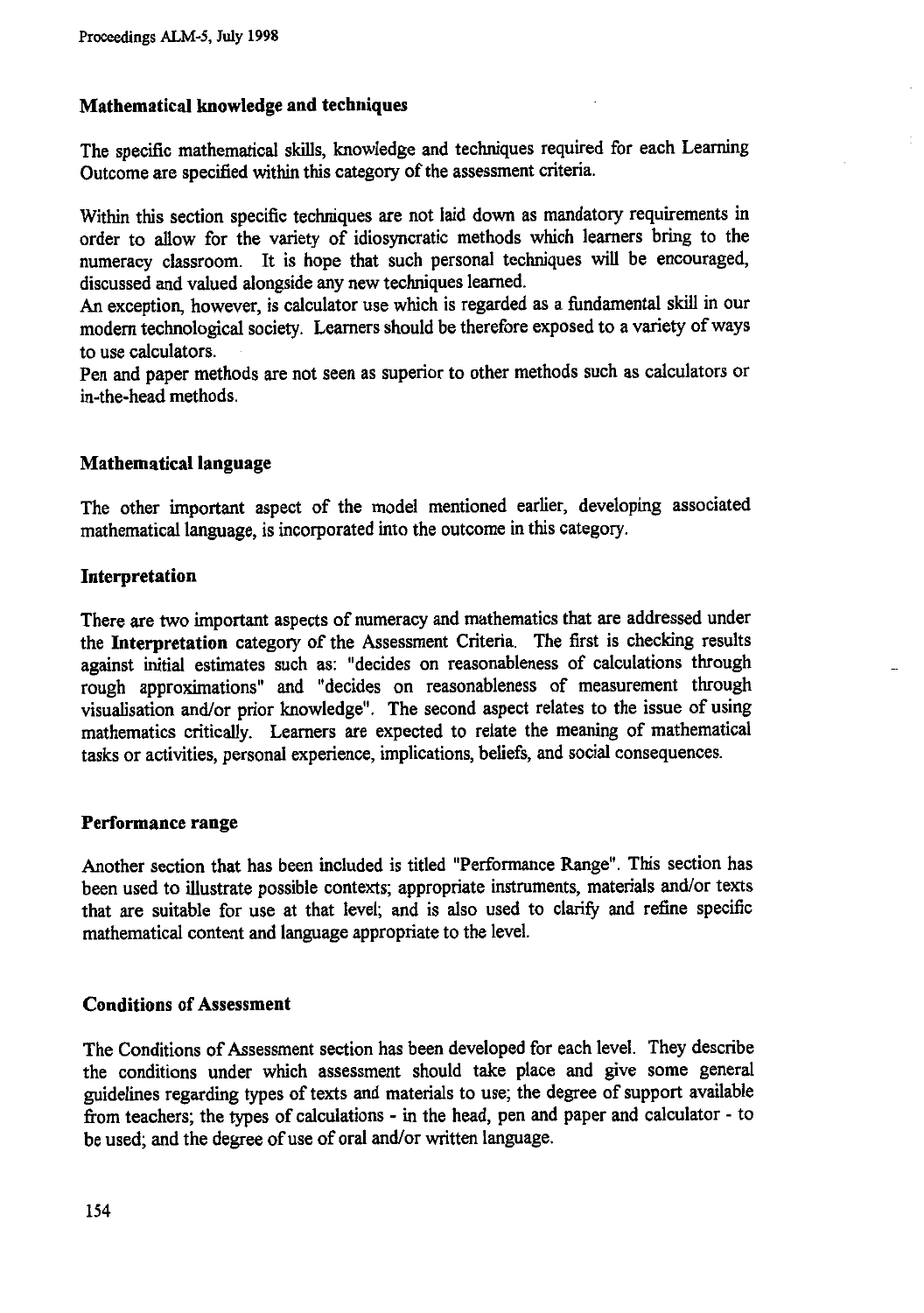# **Sample Learning Outcome**

#### **Learning Outcome 2.5: Numeracy for Interpreting Society - Data**

**Can use and create everyday graphs and charts to represent and interpret public information which is of interest or relevance.**

## **Assessment criteria**

*Not all assessment criteria need to be met in the one assessment task or activity* **Mathematical Knowledge & Techniques**

- **(a) interpret the key features, conventions and vocabulary of everyday graphs or charts, including the concept of scale**
- **(b) use whole numbers, percentages, decimals and simple ratios found on charts and graphs**
- **(c) collect, sort and record data in a table using simple techniques**
- **(d) interpret and discuss meaning of text that incorporates graphs or charts**
- **(e) mark scales and axes appropriately**
- **(f) represent data in simple bar or line graphs**

#### **Language**

**(g) use the descriptive language of graphs and charts such as maximum, minimum, increasing, decreasing, going up, constant, changing, slope, etc.**

#### **Interpretation**

- **(h) relate meaning/information of graph or chart in terms of personal implications and/or social consequences**
- **(I) decide on the fairness or bias of the data in response to teacher prompting.**

#### **Performance range**

- **• The types of graphs or charts could include simple pie charts, bar graphs, line graphs, pictograms, etc. of the kind found in newspapers, on household bills, information leaflets, etc.**
- **• Scales created should count in l's, 2's, 5's or 10's.**
- **• Scales interpreted from public information not limited to the above simple scales can interpret from more complex scales available on public information.**

#### **Conditions of assessment:**

**The conditions of assessment apply to all learning outcomes in the module. They are:**

- **• concrete, relevant, familiar contexts and materials where the maths content is predictable and easily accessible**
- **• relies on context, prior knowledge and personal experience to derive meaning and check reasonableness**
- **• performs where access to mentor/teacher and advice/modelling is available and recourse to first/other language is acceptable.**
- **• uses a blend of personal "in the head" methods, pen and paper and calculator procedures**
- **• uses a combination of oral and written general, and some mathematical, language, symbols and abbreviations.**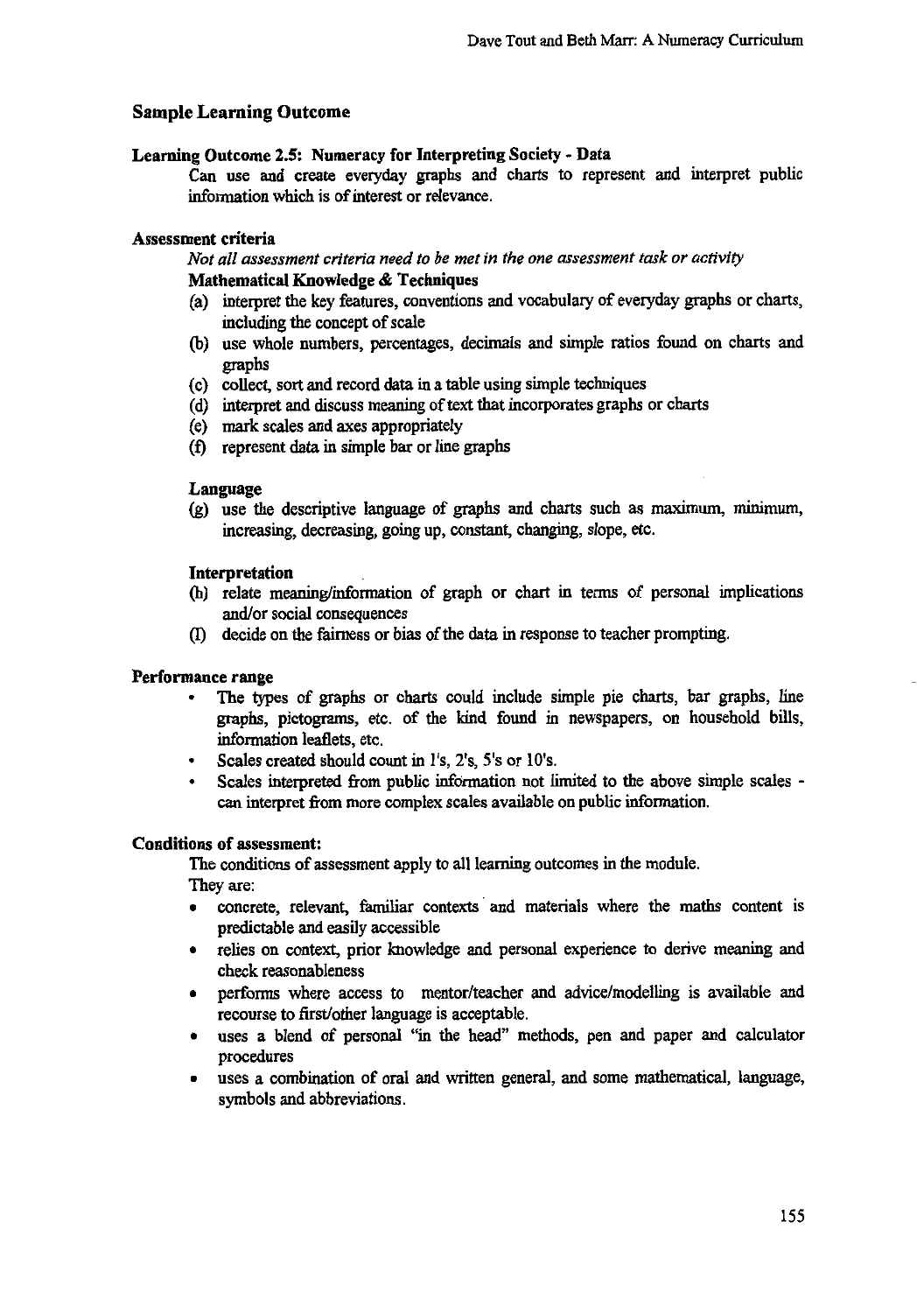## **Assessment**

**Assessment should be undertaken as an ongoing process which integrates knowledge and skills with their practical application over a period of time. It will require a combination of evidence collected mainly through teacher observations and some collection of written records of students' attempts at tasks.**

**It is not expected that all assessment criteria for an outcome can be assessed within one single task e.g. it would be unlikely that both the money and time aspects of the personal organisation learning outcome (1.3) could be demonstrated within one task. Therefore it might require a number of observations or tasks to completely assess any given outcome.**

**It will often be possible to assess aspects of more than one learning outcome within one assessment task e.g. a task which involves the practical application of measurement knowledge and skills (practical purposes - measurement) may also allow demonstration of ability to calculate with money (personal organisation).**

**It would be ideal for level 1 students to be assessed actually undertaking a real task such as purchasing goods in a shop and checking change, measuring ingredients for cooking, following directions in outside locations, etc. Some of these tasks such as shopping may** *be* **able to** *be* **simulated in a classroom but it is preferable that students gain the skills and confidence through undertaking the task in a real situation.**

**Where assessment criteria include a list of items of mathematical knowledge (e.g. in 1.2 Numeracy for Practical Purposes - Measuring "uses appropriately common units of measurement such as centimetres, metres, kilograms, litres, degrees Celsius etc.") it is assumed that most of these will be included as part of the teaching/learning program. It is not envisaged that all the listed items be assessed individually - competence in one or two being sufficient evidence that the criterion can be met.**

**A range of assessment options should be used according to the needs of the student group and the learning situation. e.g. in the workplace, assessment could be of observation of students performing on-the-job tasks, whereas these may have to be simulated in a classroom environment.**

**At Level 1, a folio of evidence could be collected through a combination of the following:**

- **• records of teacher observations of students' activities, discussions and practical tasks**
- **• occasional samples of students' written work**
- **• pictures, diagrams, models, etc. created by students.**

**At Levels 2, 3 and 4, a folio of evidence could be collected through a combination of the following:**

- **• records of teacher observations of students' activities, oral presentations, practical tasks, etc.**
- **• samples of students' written work**
- **• written reports of investigations or problem solving activities**
- **• student self assessment sheets, reflections, or journal entries**
- **• pictures, diagrams, models created by students.**